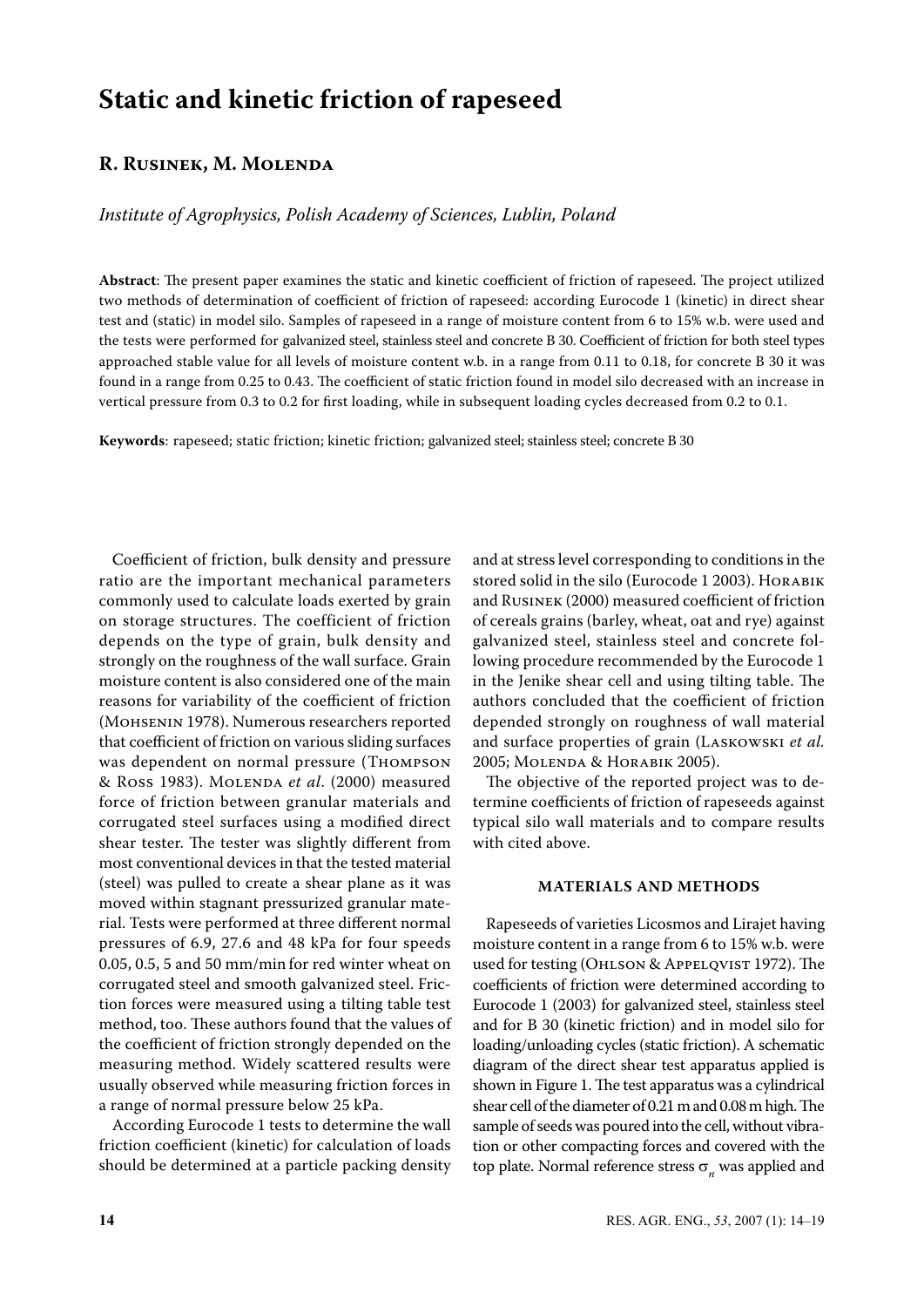

Figure 1. Schematic drawing of the direct shear tester for measuring the coefficient of friction of granular material on steel and concrete surface

the top plate was rotated backwards and forwards three times through an angle of 10 degrees to consolidate the sample. The normal reference stress in a range from 20 to 60 kPa was applied. Shearing of sample was carried out at a constant rate of approximately 0.04 mm/s. The coefficient of wall friction  $\mu_k$  was determined as a ratio of value of shear stress τ to the applied normal vertical stress  $\sigma_n$  (see Figure1).

The stainless steel model silo 0.6 m high and 0.6 m in diameter was constructed and instrumented to measure mean horizontal stress σ<sub>*x*</sub>, mean tangent stress on the wall  $\sigma_t$ , as well as distribution of vertical pressure σ*<sup>z</sup>* along the radius of the silo (Figure 2). The cylindrical silo wall consisted of two semicircular halves cut along the axis and connected with four load cells installed in pairs on the two connection lines. The silo wall was constructed of galvanized steel 3 mm thick. Top and bottom plates, both consisted of five concentric rings of equal area were used to measure radial variation in vertical pressure. Each ring was supported by three load cells and separated by an angular distance of 120°. The cells were connected to a data acquisition system and loads were measured with an accuracy

of  $\pm$  0.5 N. The measuring set-up allowed for loading and unloading the bedding of granular material (Horabik & Rusinek 2000). The average value of the static coefficient of wall friction  $\mu_s$ , was calculated as tangential to horizontal stress ratio (Figure 2). Rapeseeds of Lirajet variety at four levels of moisture content (6, 9, 12 and 15% w.b.) were used for testing. Each variant of the experiment was performed in three replications. Normal pressure in a range from 20 to 60 kPa was applied in direct shear tests, while in a model silo tests pressure ranged from 2 to 6 kPa. The results obtained using direct shear test and model silo were compared.

## **Results and Discussion**

The typical curves of the measured stress  $\tau$  versus relative displacement ∆*L*/*D* obtained in direct shear apparatus are shown in Figure 3. Three distinct parts may be observed in the experimental curve; first (A–B) – was nearly vertical and corresponds to hardening of material by grain reorientation under shearing strain with an increase in a number of contact points between particles and steel; second (vicinity of point B)



Figure 2. Schematic diagram of the stainless steel model silo 0.6 m high and 0.6 m in diameter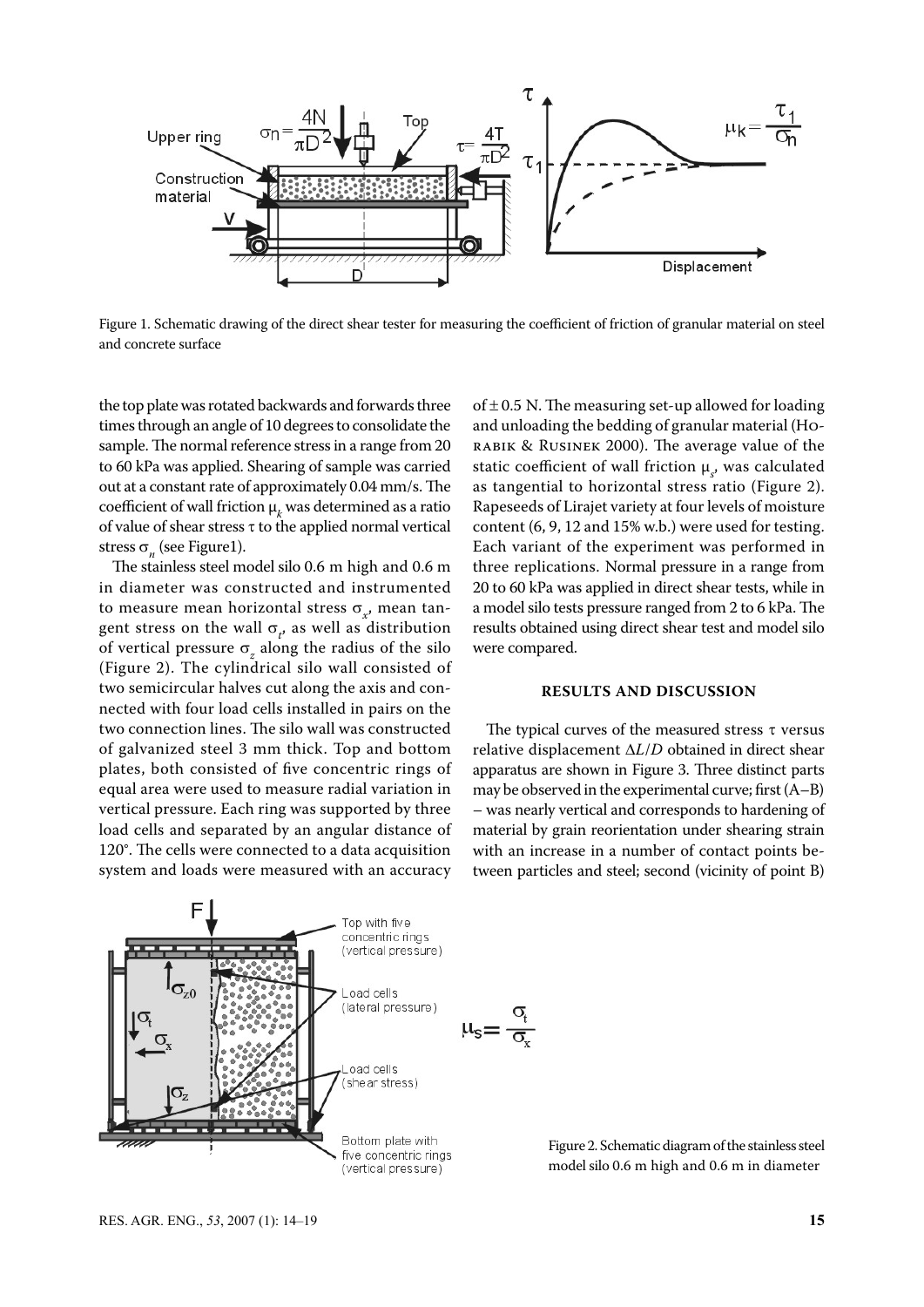

Figure 3. Typical shear stress τ versus relative displacement ∆*L*/*D* relationships for rapeseed variety Lirajet sliding against stainless steel in direct shear apparatus

– approaching maximum of static friction stress; and third (B–C) – nearly horizontal curve reflecting kinetic friction. The static friction was generally higher than the kinetic friction.

Coefficients of friction determined for stainless steel and galvanized steel reached stable value in a range from 0.13 to 0.16 for all levels of moisture content (see Figure 4). The values of coefficient of friction obtained for concrete B 30 were found in a range from 0.35 to 0.43, increasing with an increase in moisture content.

Thompson and Ross (1983) applied normal pressure in a range from 7 to 172 kPa. These authors observed a decrease in the coefficient of friction with an increase in normal pressure. Tests were performed for wheat against steel. A similar tendency was observed in our testing for both steel types in a pressure range from 20 to 60 kPa (Figure 5). Coefficient of friction of rapeseeds against concrete B 30 was found nearly stable in a range of applied pressure, having value of approximately 0.35.



Figure 4. Kinetic coefficients of friction  $\boldsymbol{\mu}_{\text{s}}$  determined in shear test for rape<br>seed variety Licosmos of four levels of moisture content w.b.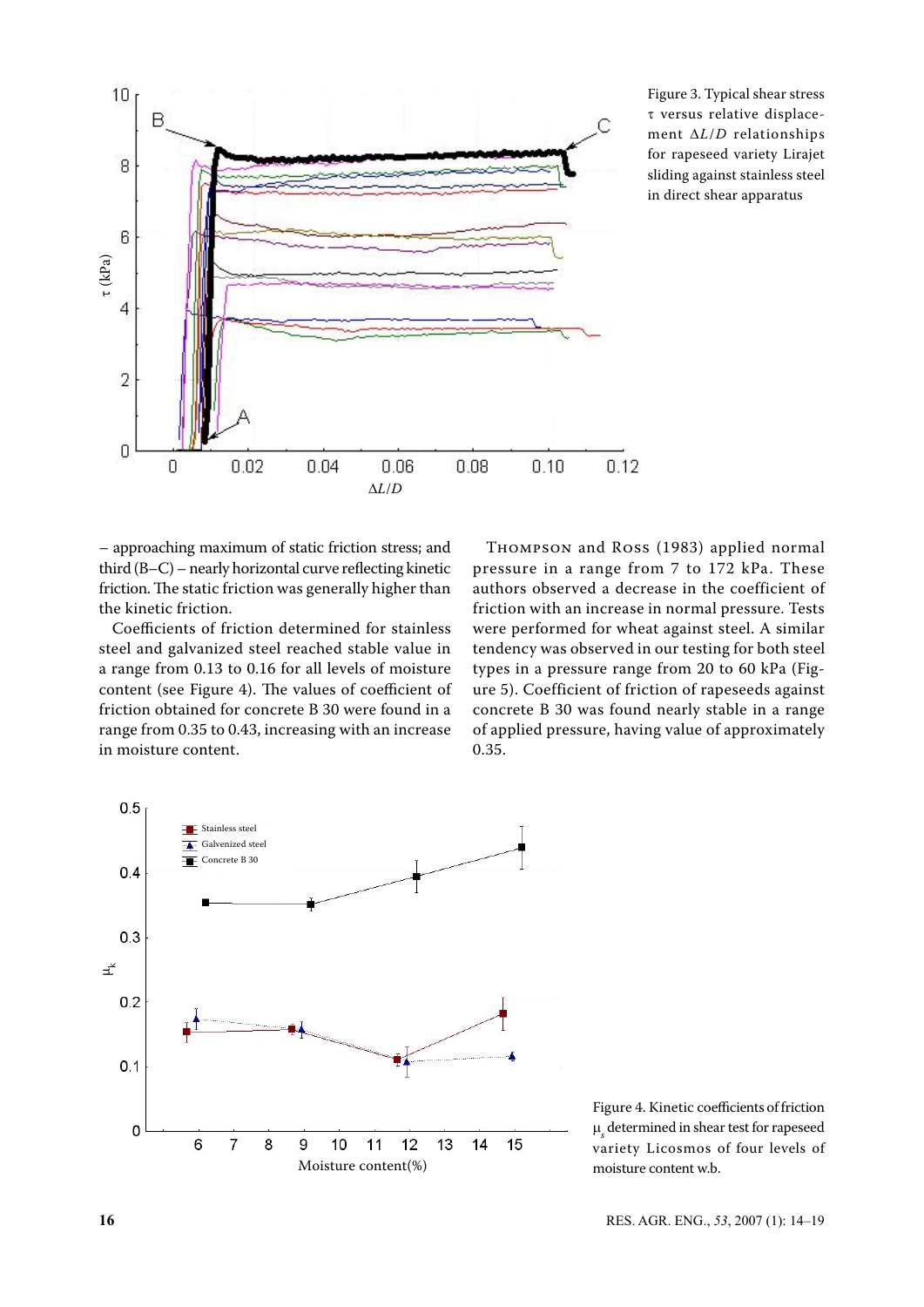

Figure 5. Kinetic coefficient of friction  $\boldsymbol{\mu}_k$  determined in shear test for rape<br>seed variety Licosmos of five levels of normal pressure

As shown in Figure 6 static coefficient of friction µ*s* found in model silo tests followed approximately level course of 0.2 during the first loading cycle, and for unloading decreased to approximately 0.08. During unloading tangent component of wall stress decreased or even changed its direction leading to decrease in coefficient of friction. For subsequent cycles of loading/unloading values of coefficient of friction followed hysteresis loops slightly lower than the first  $\mu_s(\sigma_h)$  path. The loops formed as a result of combination of reversible deformations of seeds and rearrangements of packing structure with new ุ้±<br>⊥<br>µservin<br>µervin<br>H

frictional bonds forming during loading-unloading cycles. In Figure 5  $\mu_s(\sigma_h)$  relationships for higher levels of seeds moisture content are shown as well. Increase in moisture content resulted in an increase in initial coefficient of friction (up to approximately 0.25) the most probably due to increase in seedto-seed coefficients of friction. With an increase in moisture content the minimum value of  $\mu_s$  observed at the end of unloading distinctly decreased reaching the lowest of all observed value of 0.02 for moisture content of 15% w.b. This effect is probably a result of decrease in modulus of elasticity of seeds



Figure 6. Static coefficient of friction  $\mu_s$  determined in model silo for rapeseed variety Lirajet of four levels of moisture content w.b.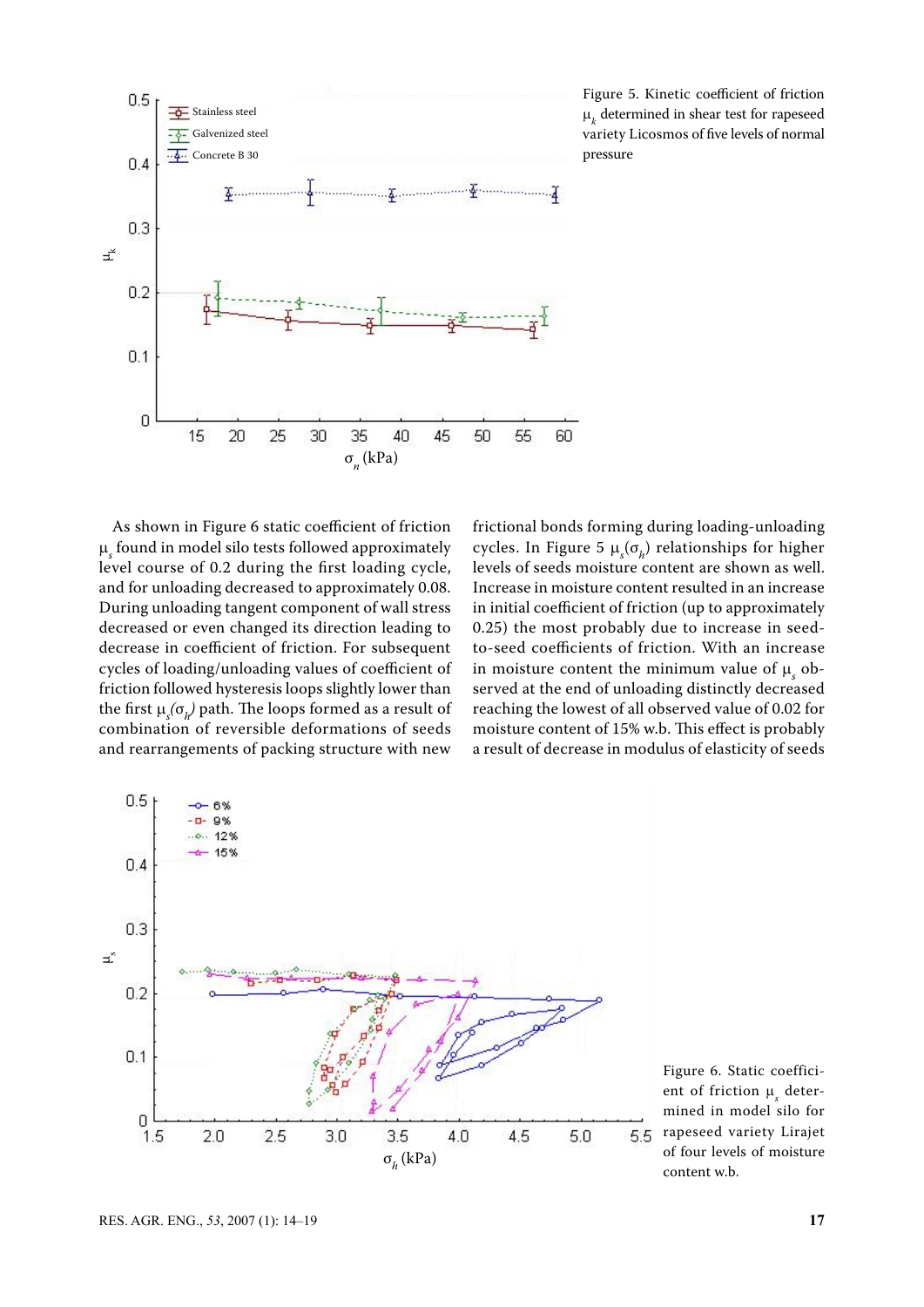that allowed for larger deformation of seeds and relatively stronger rebound of wall tangent stress during unloading.

# **Comparison of direct shear and model silo tests**

Direct shear and model silo test were performed with rapeseed on stainless steel. Maximum of normal pressure applied in model silo test was approximately ten times lower than that in direct shear test. Static coefficients of wall friction obtained in model silo ranged from 0.2 to 0.02 depending on degree of mobilization of friction forces. Values of the kinetic coefficient of friction of approximately 0.16 obtained in direct shear test were in reasonable agreement with the model silo values in the case of the load increase phase of loading/unloading cycle.

#### **Conclusions**

In direct shear tests, under normal pressure up to 60 kPa, mean values of coefficients of kinetic friction  $\mu_k$  of rapeseeds of moisture content from 6 to 15% w.b. against stainless and galvanized steel were found in a range from 0.11 to 0.18, without clear tendency of variation.

Coefficients of friction against concrete increased consequently with an increase in moisture content from 0.35 to 0.44. With an increase in normal load up to 60 kPa coefficients of friction of dry rapeseed against galvanized or stainless steel slightly decreased, respectively while  $\mu_k$  remained approximately equal to 0.35 in the case of concrete.

Testing in model silo of stainless steel walls under load cycling to 5 kPa has shown strong dependence of coefficient of friction  $\mu_s$  on the state of stress. During initial increase in load only small variations in the coefficient of friction were observed (around value of 0.19 in the case of 6% w.b.). Decrease in load resulted in distinct decrease of coefficient of friction (to 0.08 for dry seeds). This wide variation in  $\boldsymbol{\mu}_s$  may be attributed to variation in wall tangent (frictional) stress corresponding to compaction – expansion of material under cycling normal pressure. Range of variability of  $\mu_s$  was found larger in the case of wetter seeds.

Coefficient of friction on stainless steel measured in model silo during load increase was found in reasonable agreement with that obtained in direct shear test.

### **R e f e r e n c e s**

- Eurocode 1 (2003): Basis of design and actions on structures. Part 4. Actions in silos and tanks. DD ENV 1991-4.
- Horabik J., Rusinek R. (2000): Determination of the stress ratio of plant granular solids. Part II. Experimental investigations. Acta Agrophysica, **37**: 73–81.
- Laskowski J., Łysiak G., Skonecki S. (2005): Mechanical Properties of Granular Agro-materials and Food Powders for Industrial Practice. Part II. Institute of Agrophysics PAS, Lublin.
- Molenda M., Horabik J. (2005): Mechanical Properties of Granular Agro-Materials and Food Powders for Industrial Practice. Part I. Institute of Agrophysics PAS, Lublin.
- Molenda M., Thompson S.A., Ross I.J. (2000): Friction of wheat on corrugated and smooth galvanized steel surfaces. Journal of Agricultural Engineering Research, **77**: 209–219.
- Mohsenin N.N. (1978): Physical Properties of Plant and Animal Materials. Gordon and Breach Science Publisher, New York-London-Paris.
- Ohlson R., Appelqvist L.A. (1972): Rapeseed. Cultivation, Composition, Processing and Utilization. Elsevier, Amsterdam-London-New York.
- Thompson S.A., Ross I.J. (1983): Compressibility and frictional coefficient of wheat. Transactions of the ASAE, **26**: 1171–1176.

Received for publication September 26, 2006 Accepted after corrections October 17, 2006

# **Abstrakt**

Rusinek R., Molenda M. (2007)**: Statické a kinetické tření řepkových semen.** Res. Agr. Eng., **53**: 14–19.

Práce se zabývá výzkumem koeficientu statického a kinetického tření řepkových semen. Projekt použil dvě metody zjišťování koeficientu tření řepkových semen: podle Eurokódu 1 přímou smykovou zkouškou (u kinetického tření) a testem v modelovém silu (u statického tření). Byly použity vzorky řepkového semena o vlhkosti v rozmezí 6 až 15 % hmotnostního základu na povrchu pozinkované ocele, nerezové ocele a betonu B 30. Koeficient tření pro oba druhy ocele se blížil stálé hodnotě při všech úrovních vlhkosti v rozmezí od 0,11 do 0,18. Pro beton B 30 byly zjištěny